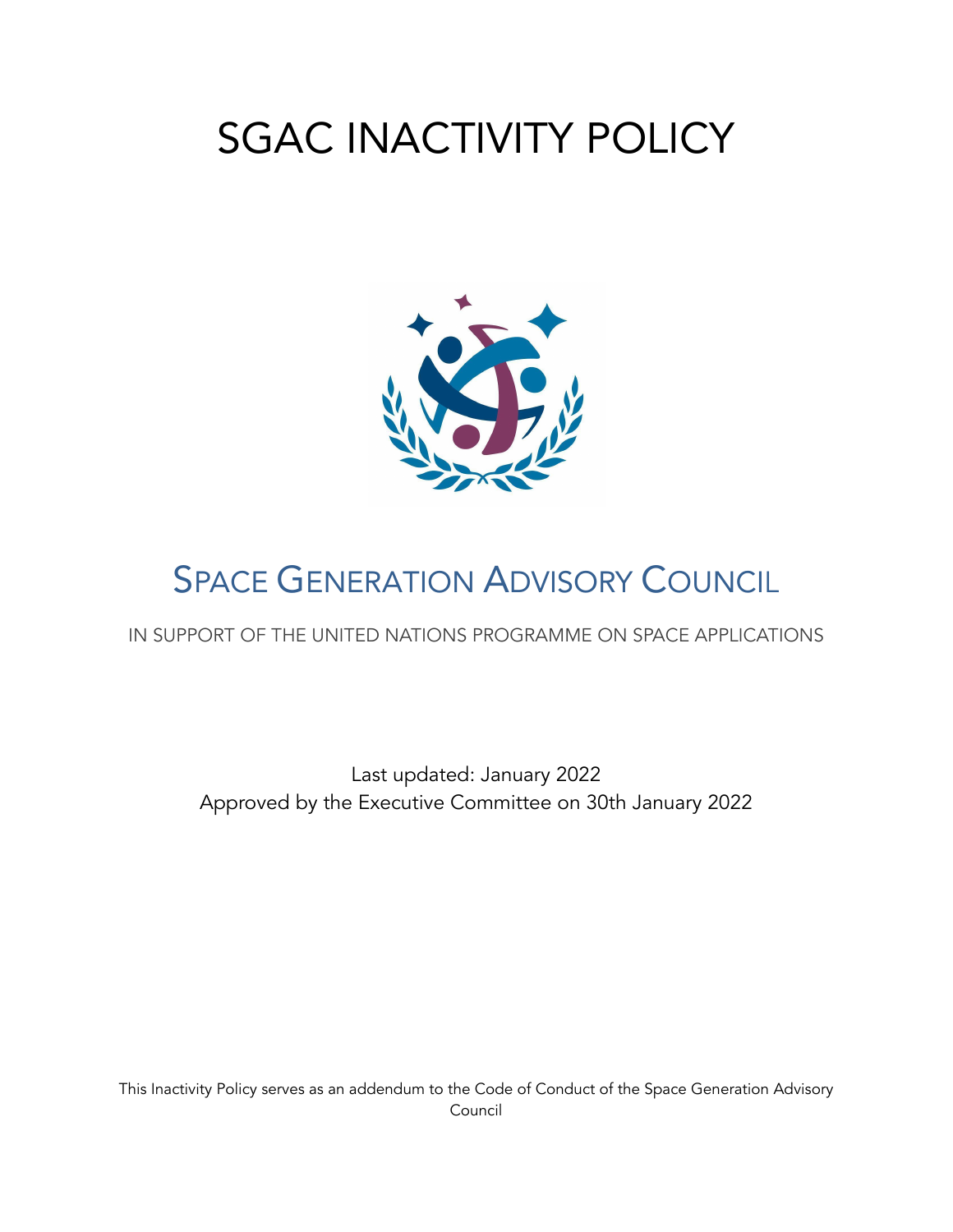#### **Introduction**

At SGAC we rely heavily on our voluntary team members to fulfill our mission. SGAC offers unique opportunities in voluntary positions, in exchange for the many professional development and networking opportunities. Selection for these positions are considered a privilege, as they open up opportunities not available to other SGAC members.

As a volunteer organisation, we completely recognise that SGAC team members might have other commitments, emerging priorities, and other circumstances that mean they are unable to fulfil their role and responsibilities within SGAC. It is not uncommon for volunteering team members within SGAC to face challenges in balancing their work, education, or private life with their volunteering responsibilities. However, such inactivity can lead to a significant amount of extra burden on other members of the organisation and other people having to step in to fulfill responsibilities, as well as creating bottlenecks and delays in SGAC activities and processes.

This policy balances the respect for limitations in time and commitment from our volunteers with the demand for all team members within SGAC to fulfill their roles and responsibilities to meet SGAC's mission and activities as a professional organisation.

In situations of inactivity, SGAC attempts a process of informal and formal discussion to support and mediate. In some cases, this may include individuals temporarily or permanently stepping back from positions within SGAC.

This document provides guidance to SGAC members and team leads for managing inactivity within SGAC. Related and relevant information can be found in the SGAC Bylaws, the SGAC Code of Conduct and the SGAC Burnout Toolkit.

#### **Defining Inactivity within SGAC**

The SGAC Bylaws provide the following guidance with regard to inactivity:

- The SGAC will make every effort to maintain communication.
- The SGAC will make all reasonable attempts to contact inactive Team Coordinators by email and phone. If no response is forthcoming, contingency appointments/elections may be conducted to replace the inactive position/ appoint a replacement.

| <b>Role</b>              | <b>Bylaw</b> | <b>Inactivity</b>                                                                                                                                                                           |
|--------------------------|--------------|---------------------------------------------------------------------------------------------------------------------------------------------------------------------------------------------|
| Chair                    | 4.4.7        | No response to communication for a period of one month.<br>$\bullet$                                                                                                                        |
| Regional<br>Coordinators | 4.3.11       | No response to communication for a period of 2 months.<br>$\bullet$<br>4 consecutive Executive Committee meetings are missed<br>$\bullet$<br>without prior notice or a total of 6 per year. |
| Team<br>Coordinators     | 6.4.22       | No response to communication for a period of 2 months.<br>$\bullet$<br>4 consecutive Executive Committee meetings are missed<br>$\bullet$<br>without prior notice.                          |
| <b>NPoCs</b>             | 4.2.8        | No response to communication for a period of 2 months.<br>$\bullet$                                                                                                                         |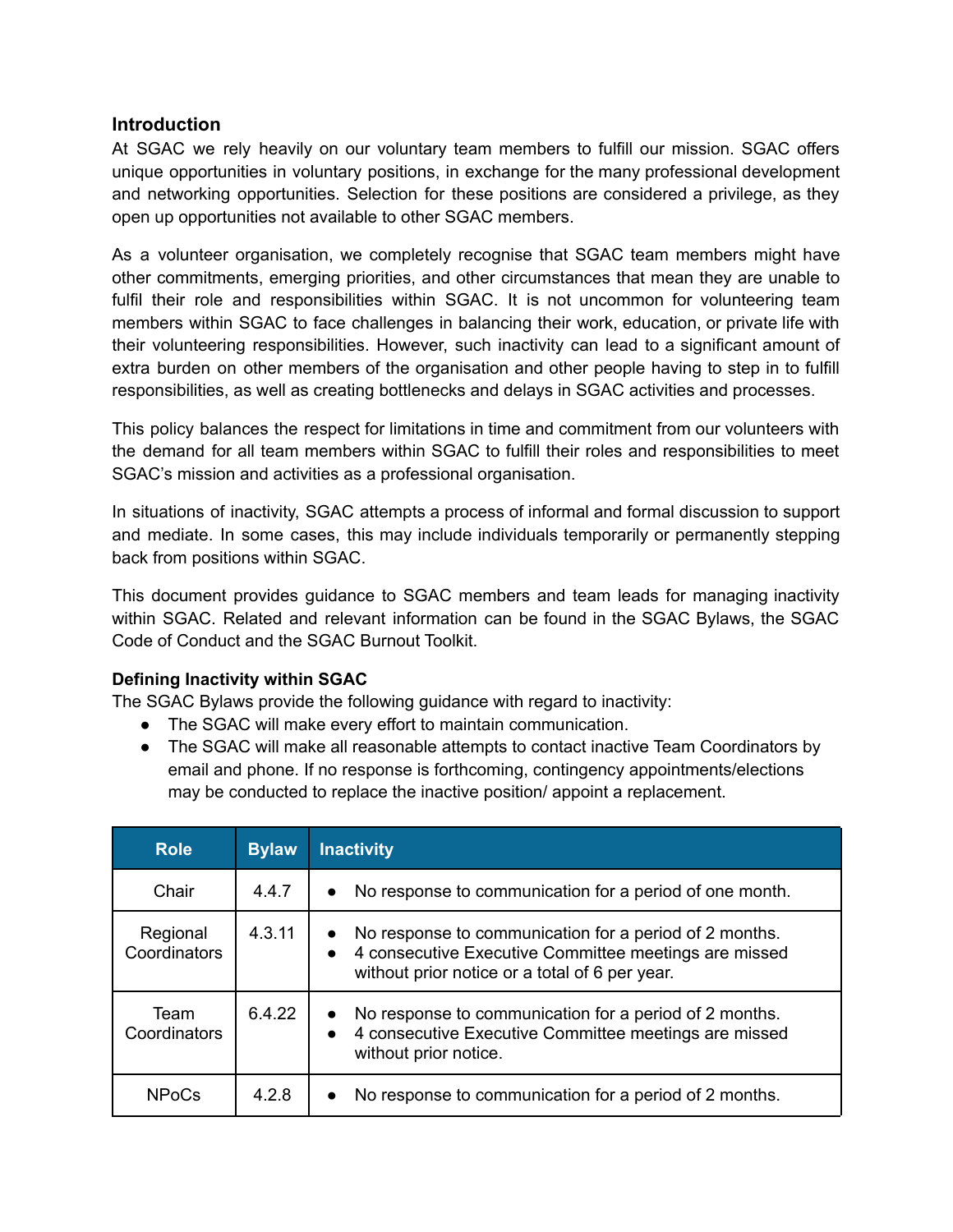More broadly, we recognise that inactivity is more than an absence of communication. It also includes the following (where prior notice has not been provided, or discussed with the team lead):

- Not completing assigned tasks and responsibilities, as defined within the roles and responsibilities of the role description , within a reasonable time frame or as needed in some time-critical tasks to fulfill SGAC's mission and activities.
- Not completing or achieving tasks or goals set by the team leads, within a reasonable time frame or as needed in some time-critical tasks to fulfill SGAC's mission and activities.
- Reduced communication or performance in role leading to an unreasonable impact on others within SGAC in order to continue to fulfil SGAC's mission and activities.
- Reduced communication or performance in role leading to actual impact on SGAC ability to deliver on its mission and activities.

### **Mitigating Inactivity within SGAC**

The following guidance is provided to help all SGAC members work together effectively. At the end of the day, communication is key!

- HR: Provide clear roles and responsibilities when advertising a position vacancy.
- HR: Be clear with onboarding and manage expectations around inactivity. Share this document as part of the HR onboarding process.
- Team Lead: Assign tasks with measurable deliverables and clear deadlines. Be clear on your expectations of team members.
- Team Lead: Maintain strong and open communication with your team members. Check in on them to ensure that tasks are understood and being undertaken.
- Team members: Communicate with your team lead and team if you're expecting a busy period with less availability for SGAC activities; this will help to manage the workload in advance and distribute tasks within the team. We fully appreciate SGAC members have busy lives with commitments outside of SGAC and want to ensure you don't feel stressed or overworked if you need to take a step back.
- Team members: be clear and transparent about your ability to commit to, and deliver on, assigned tasks. It's always better to be upfront and manage expectations than struggling in silence.
- Team members: be reliable and realistic about the tasks that you accept to take on. You know best how much time you have for SGAC volunteer work. It's better to decline tasks/work if it's not achievable rather than misleadingly promising that it will be done.
- All: Be familiar with the SGAC [Burnout](https://drive.google.com/file/d/1vfV_1FwCgzdkuWtR1Jyr_F-PGGBkxqYE/view?usp=sharing) Toolkit.
- All: Follow the **SGAC Code of [Conduct](https://spacegeneration.org/policies)** for further guidance on the behaviours and actions expected of all SGAC members.